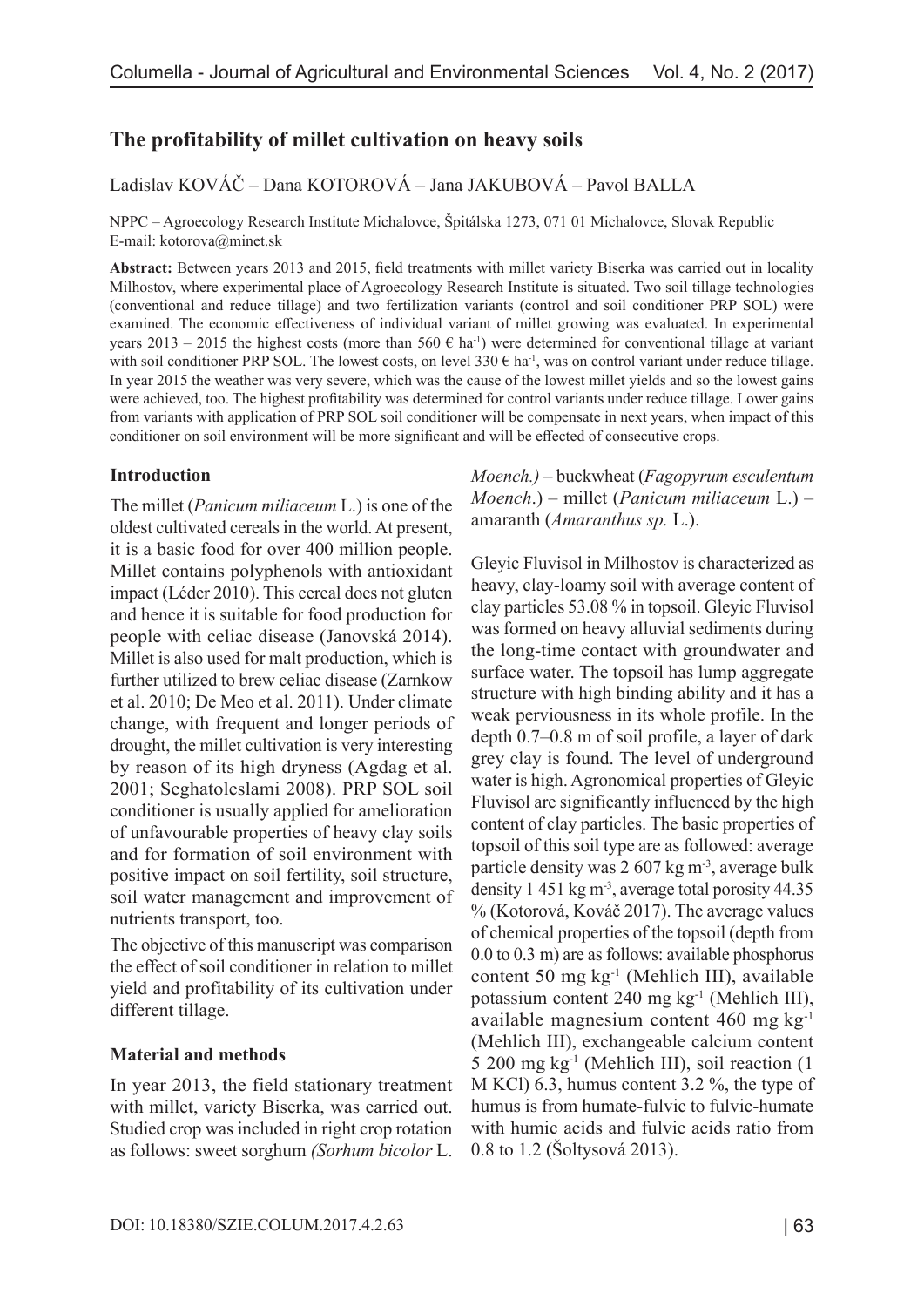Two tillage technologies, namely conventional tillage (CT) and reduce tillage (RT), were examined. At conventional tillage, after harvest of forecrop, were made agrotechnics arrangements as follows: stubble ploughing, later mean ploughing, pre-sowing soil prepare by skive-cultivator and sowing by sowing machine Great Plains. At reduce tillage, after harvest of forecrop, was made stubble ploughing by skive plough-harrow and before sowing the soil was prepared by skive-cultivator.

Soil conditioner PRP SOL was examined in millet stand. Two variants were monitored and it: 1. control variant – without mineral fertilizers nor conditioners, 2. PRP SOL variant – dose 200 kg ha-1 of PRP SOL conditioner was applied in pre-sowing soil prepare.

The norms in reference to Kavka et al. (2006) and Abrham et al. (2007) were used to cost evaluation of set of machines and working procedures. It was recalculated in conditions of heavy soils of the East Slovak Lowland. The total production was calculated on base of real production for regional processer according to approved contract price. Economy effectiveness of production technologies was evaluated in accordance with methodology Poláčková et al. (2010).

The calculation of economy effectiveness:

- production  $\lceil \theta \cdot h a^{-1} \rceil =$  yield  $\lceil \theta \cdot h a^{-1} \rceil \times$  realization price  $[6t^{-1}]$
- profit/loss  $\lceil \theta \cdot h a^{-1} \rceil$  = production  $\lceil \theta \cdot h a^{-1} \rceil$  costs  $\lceil \epsilon \rceil$  ha<sup>-1</sup>]
- profit/loss  $\lbrack \in t^1 \rbrack$  = realization price  $\lbrack \in t^1 \rbrack$  costs  $[6t^{-1}]$
- profitability of costs per 1 hectare  $[%] =$  $[profit/loss : costs] \times 100$
- income threshold for null profitability  $[t<sub>ha</sub>-1]$ = costs  $\lbrack \in \mathsf{h}a^{-1} \rbrack$ : realization price  $\lbrack \in \mathsf{t}^{-1} \rbrack$

## **Results and discussion**

The millet is not of such commercial importance as wheat and barley, but interest in its cultivation is increasing, mainly for its using in alimentary production. It is also in connection with healthy

eating and gluten-free diets. The quality of millet proteins is higher than winter wheat proteins (Kalinová and Moudrý 2006). The millet is unpretentious crop, but its cultivation requires attention at stand foundation (Agdag et al. 2006; Káš and Janovská 2011) as well as at its fertilization (Turgut et al. 2006).

The weather course has significantly effect on growth and development of cultivated plants. Experimental area is characterized as warm and very dry lowland continental climate region T 03 (Linkeš et al. 1996). The sum of the precipitation and average air temperature were compared to long-time normal (LTN) from years 1961–1990 (Mikulová et al., 2008). The long-term mean yearly precipitation shows 550 mm, during vegetation season 348 mm, the mean annual temperature is 8.9 °C, during vegetation season 16.0 °C. Course of meteorological factors were evaluated according to Kožnarová and Klabzuba (2002). Weather conditions at the site in experimental years are shown in Table 1. *Table* 1. Evaluation of weather conditions

|            | Average air temperature |                                        |      | Sum of precipitation |                             |      |
|------------|-------------------------|----------------------------------------|------|----------------------|-----------------------------|------|
| Year       | $^{\circ}C$             | variation<br>$\lceil \text{°C} \rceil$ | eva. | mm                   | $\frac{0}{0}$<br><b>LTN</b> | eva. |
| <b>LTN</b> | 8.9                     | 0.0                                    | N    | 550                  | 100.0                       | N    |
| 2013       | 10.3                    | $+1.4$                                 | VW   | 530                  | 96.4                        | N    |
| 2014       | 111                     | $+2.2$                                 | EW   | 613                  | 111.5                       | Н    |
| 2015       |                         | $+2.1$                                 | EW   | 447                  | 81.3                        |      |

Where: eva. – evaulation, LTN – long-term normal, N – normal, VW – very warm, EW – extremely warm,  $H$  – humid,  $D$  – dry

The year 2013 from the point of view of the average air temperature indicated that this year was very warm. Average air temperature in years 2014 and 2015 was higher than long-term normal by 2.2 and 2.1 °C and both experimental years were extremely warm. From point of view of the sum precipitation, year 2013 was normal (96.4 % of LTN), year 2014 was humid (111.5 % of LTN) and year 2015 was dry with sum of precipitation only 81.3 % of LTN. Economic effectiveness of trial variants for 2013 year is shown in Table 2.

Material costs were higher for variant with PRP SOL application, what is related to the costs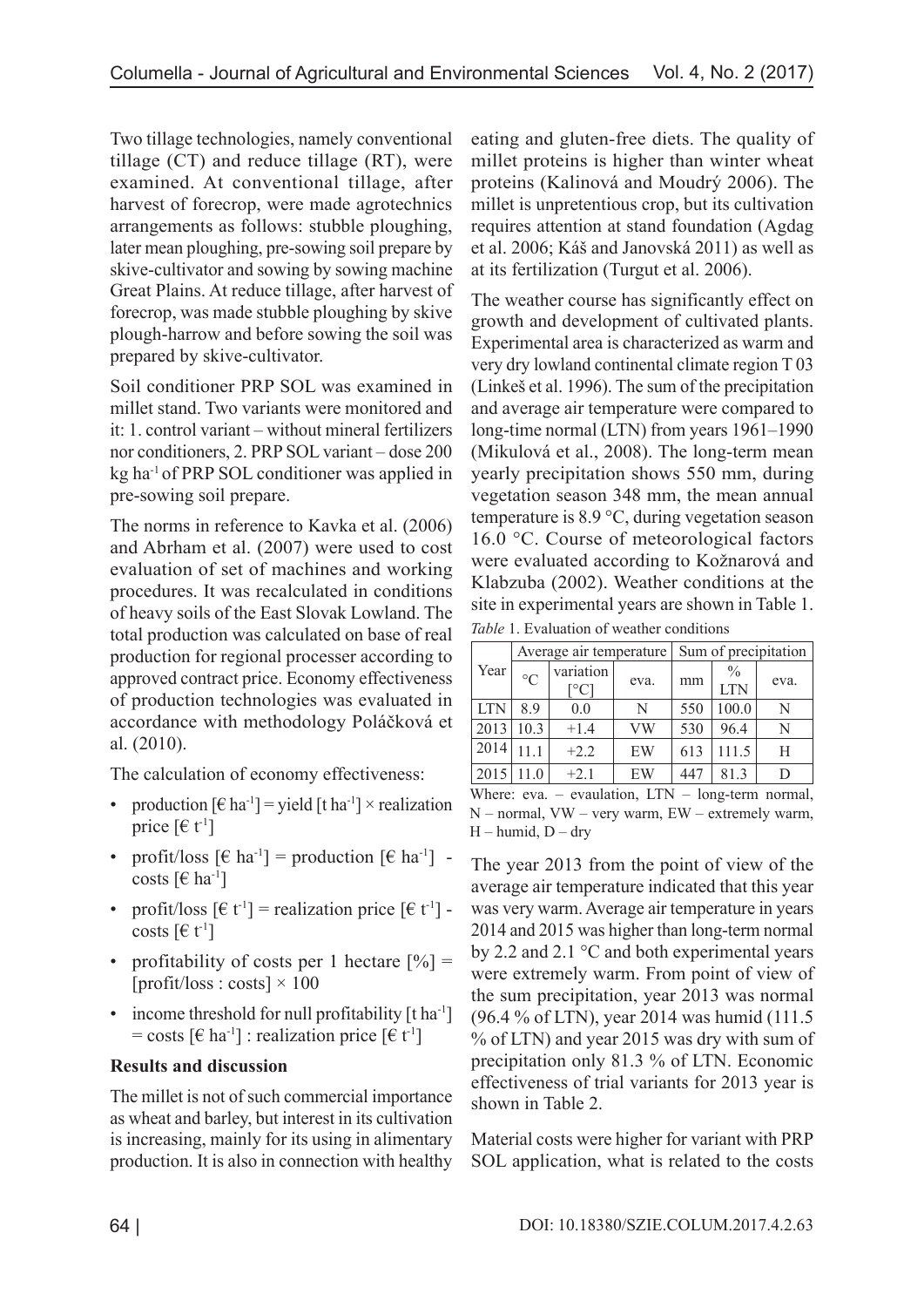| <b>Parameter</b>                        | Unit                                  | Control |           | <b>PRP</b> |           |
|-----------------------------------------|---------------------------------------|---------|-----------|------------|-----------|
|                                         |                                       | CT      | <b>RT</b> | CT         | <b>RT</b> |
| Material cots                           | $\lceil \epsilon \ln^{-1} \rceil$     | 81.10   | 102.85    | 225.10     | 246.85    |
| Costs of mechanized works               | [€ ha <sup>-1</sup> ]                 | 208.23  | 133.74    | 214.56     | 140.07    |
| Variable costs common                   | [€ ha <sup>-1</sup> ]                 | 289.33  | 236.59    | 439.66     | 386.92    |
| Fixed costs                             | [€ ha <sup>-1</sup> ]                 | 120.52  | 93.79     | 124.72     | 97.99     |
| <b>Total costs</b>                      | [€ ha <sup>-1</sup> ]                 | 409.85  | 330.38    | 564.38     | 484.91    |
| Yield                                   | [t ha <sup>-1</sup> ]                 | 1.93    | 2.18      | 2.10       | 2.48      |
| Exercise price                          | $\lceil \in \mathfrak{t}^{-1} \rceil$ | 400.00  | 400.00    | 400.00     | 400.00    |
| Total production                        | [€ ha <sup>-1</sup> ]                 | 772.00  | 872.00    | 840.00     | 992.00    |
| <b>Result of farming per hectare</b>    | [€ ha <sup>-1</sup> ]                 | 362.15  | 541.62    | 275.62     | 507.09    |
| Profitability per hectare               | [%]                                   | 88.36   | 163.94    | 48.83      | 104.57    |
| Income threshold for zero profitability | [t ha <sup>-1</sup> ]                 | 1.02    | 0.83      | 1.41       | 1.21      |

| Table 2. Inputs and economics of millet cultivation in year 2013 |  |
|------------------------------------------------------------------|--|
|------------------------------------------------------------------|--|

Where: CT – conventional tillage, RT – reduce tillage

of the purchase soil conditioner. For variant with PRP SOL higher costs for mechanized works, in connection of its application, were determined, too. At conventional soil tillage, for variant with PRP Sol conditioner the total costs reached almost  $565 \text{ } \in$  ha<sup>-1</sup>. For variant with PRP SOL under reduce tillage, the total costs were lower by nearly  $80 \text{ } \in \text{ } ha^{-1}$ . The lowest total costs were at reduce tillage and it  $330.38 \text{ } \in \text{ha-1}$ on control variant. The millet yields, after PRP SOL application, under conventional soil tillage increased only about 0.25 t ha-1 and under reduce tillage it was about  $0.38$  t ha<sup>-1</sup>.

The exercise price of millet in year 2013 was on level 400  $\in$  t<sup>-1</sup>. from point of view of the highest total production was achieved for PRP Sol variant under reduce soil tillage and it was  $992 \text{ } \in \text{ } h$ a<sup>-1</sup>. On this variant the profit amounted to 507.09  $\epsilon$  ha<sup>-1</sup>. Despite lower millet yield from the hectare, more profit was obtained from control variant under

reduce soil tillage (541.62  $\epsilon$  ha<sup>-1</sup>). Profitability per hectare for this variant was 163.94 % and control variant under reduce tillage would be profitable at yield higher than 0.83 t ha-1.

In year 2014 the costs in comparison to year 2013 significantly altered, but exercise price decreased to  $350 \text{ } \in \text{ } ha^{-1}$ . At conventional tillage the millet yields were significantly higher than  $3$  t ha<sup>-1</sup> and from this reason for conventional tillage variants not only the total production, but also higher profit in comparison to reduce tillage variants were achieved (Table 3.). The control variants without fertilization were more profitable than PRP SOL variants. The highest profit was obtained from control variant under conventional tillage and it was  $377.32 \text{ } \in \text{ha}^1$ , the profitability per hectare was more than 166 %.

In year 2015 the costs of millet cultivation were not radically changed. The millet yields in this year were significantly lower in comparison

| <b>Parameter</b>                        | Unit                                              | Control   |           | <b>PRP</b> |           |
|-----------------------------------------|---------------------------------------------------|-----------|-----------|------------|-----------|
|                                         |                                                   | <b>CT</b> | <b>RT</b> | <b>CT</b>  | <b>RT</b> |
| Material cots                           | [ $\epsilon$ ha <sup>-1</sup> ]                   | 80.93     | 103.43    | 240.93     | 263.43    |
| Costs of mechanized works               | [€ ha <sup>-1</sup> ]                             | 206.23    | 132.44    | 212.51     | 138.72    |
| <i>Variable costs common</i>            | ∫€ ha <sup>∙1</sup>                               | 287.16    | 235.87    | 453.44     | 402.15    |
| Fixed costs                             | [€ ha <sup>-1</sup> ]                             | 120.52    | 93.79     | 124.72     | 97.99     |
| <b>Total costs</b>                      | [€ ha <sup>-1</sup> ]                             | 407.68    | 329.66    | 578.16     | 500.14    |
| Yield                                   | [t ha <sup>-1</sup> ]                             | 3.1       | 2.2       | 3.2        | 2.19      |
| Exercise price                          | $\lceil \epsilon t^{-1} \rceil$                   | 350.00    | 350.00    | 350.00     | 350.00    |
| Total production                        | $\lceil \epsilon \ln^{-1} \rceil$                 | 1085.00   | 770.00    | 1120.00    | 766.50    |
| <b>Result of farming per hectare</b>    | $\left[\frac{\epsilon}{2} \text{ ha}^{-1}\right]$ | 677.32    | 440.34    | 541.84     | 266.36    |
| Profitability per hectare               | $\lceil\% \rceil$                                 | 166.14    | 133.57    | 93.72      | 53.26     |
| Income threshold for zero profitability | [t ha <sup>-1</sup> ]                             | 1.16      | 0.94      | 1.65       | 1.43      |

*Table* 3. Inputs and economics of millet cultivation in year 2014

Where: CT – conventional tillage, RT – reduce tillage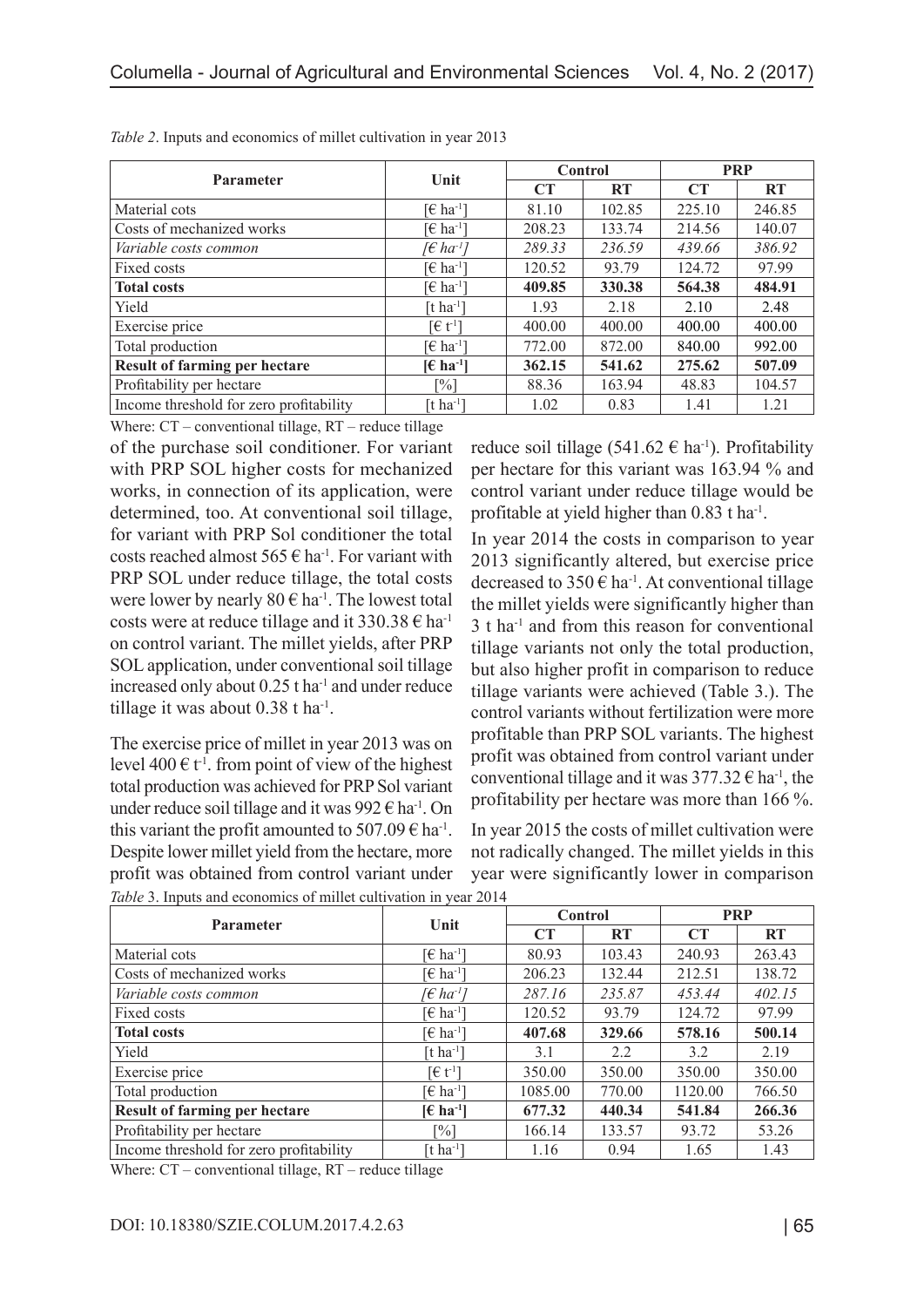| <b>Parameter</b>                        | Unit                              | Control |           | <b>PRP</b> |           |
|-----------------------------------------|-----------------------------------|---------|-----------|------------|-----------|
|                                         |                                   | CT      | <b>RT</b> | CT         | <b>RT</b> |
| Material cots                           | [€ ha <sup>-1</sup> ]             | 85.55   | 109.85    | 249.55     | 273.85    |
| Costs of mechanized works               | $\lceil \epsilon \ln^{-1} \rceil$ | 195.71  | 125.61    | 201.72     | 131.63    |
| Variable costs common                   | $\lceil \epsilon \ln a^1 \rceil$  | 281.25  | 235.46    | 451.27     | 405.48    |
| Fixed costs                             | [€ ha <sup>-1</sup> ]             | 120.52  | 93.79     | 124.72     | 97.99     |
| <b>Total costs</b>                      | [ $\in$ ha <sup>-1</sup> ]        | 401.77  | 329.25    | 575.99     | 503.47    |
| Yield                                   | [t ha <sup>-1</sup> ]             | 1.65    | 1.58      | 1.93       | 1.88      |
| Exercise price                          | [€ t <sup>-1</sup> ]              | 380.00  | 380.00    | 380.00     | 380.00    |
| Total production                        | $\lceil \epsilon \ln^{-1} \rceil$ | 627.00  | 600.40    | 733.40     | 714.40    |
| <b>Result of farming per hectare</b>    | $E$ ha <sup>-1</sup> l            | 225.23  | 271.15    | 157.41     | 210.93    |
| Profitability per hectare               | [%]                               | 56.06   | 82.36     | 27.33      | 41.90     |
| Income threshold for zero profitability | [t ha <sup>-1</sup> ]             | 1.06    | 0.87      | 1.52       | 1.32      |

|  |  | Table 4. Inputs and economics of millet cultivation in year 2015 |
|--|--|------------------------------------------------------------------|
|  |  |                                                                  |

with yields in 2014, mainly for control variant. In year 2015, the exercise price increased on  $380 \text{ } \in \text{ }$  ha<sup>-1</sup>, but total production from 1 hectare was lower than in year 2014 (table 4.). For experimental variants, viz. control and PRP SOL variants, the profit was obtained, but more profit was determined for control variant. These results confirm statistically significant effect of meteorological factors on millet yield and also effect of exercise price on profitability of millet cultivation. The lowest profit, namely only 157.41  $\epsilon$  ha<sup>-1</sup>, and the profitability per hectare only 27.33 % were reached from variant with PRP Sol application under conventional tillage. Where: CT – conventional tillage, RT – reduce tillage

The result of farming per hectare between 2013 and 2015 years are shown on fig. 1. From fig. 1 it becomes clear, the lowest profits were achieved in year 2015, because from point of view of weather conditions it was dry and extremely warm year. Similarly, the lowest profits were determined for variant with PRP SOL conditioner application under conventional tillage of heavy soil.

For economy of plant production is very important evaluation of plant cultivation profitability. From development of this economics parameter of millet cultivation on fig. 2 resulted, that the highest profitability per 1 ton of millet grain was achieved from variant without PRP SOL application under reduce soil tillage technology.

### **Conclusions**

The highest production of millet was achieved in year 2013 at reduce tillage with PRP SOL application and that was 992 $\epsilon$  ha<sup>-1</sup> with a profit of 507.09  $\epsilon$  ha<sup>-1</sup>. The control variant without fertilization under reduce tillage was more profitable (541.62  $\epsilon$  ha<sup>-1</sup>) and profitability per 1 hectare was 163.94 %. In year 2014 from conventional tillage variants was higher production and also higher profit in comparison



*Figure* 1*.* Profitability of millet cultivation per 1 ton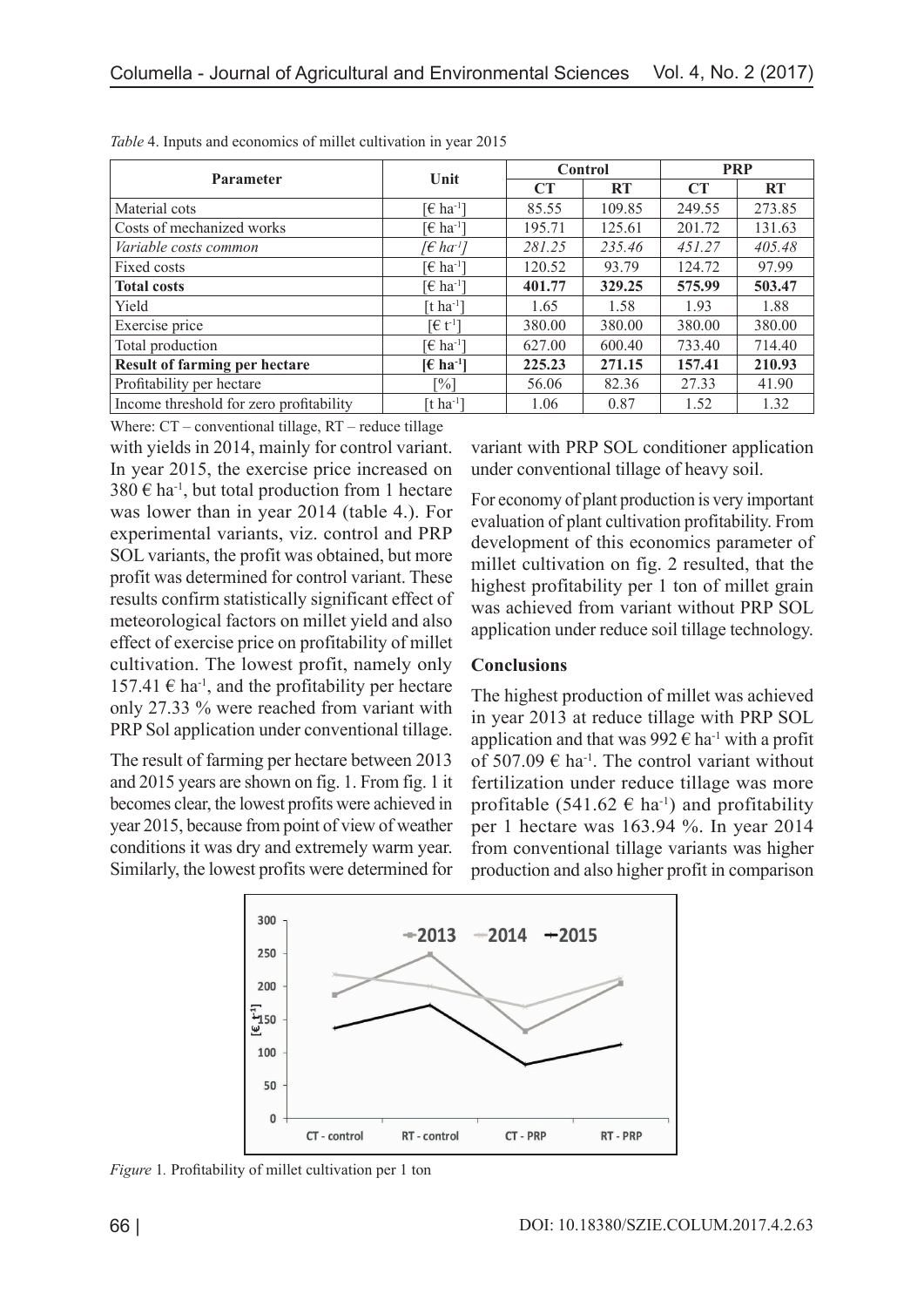

*Figure* 2*.* Result of farming per 1 ton of millet cultivation

to reduce variants. From comparison control and PRP SOL variants result more profitable were control variants without fertilization. The highest profit  $(677.32 \text{ } \in \text{ha}^{-1})$  was determined for control variant under conventional tillage.

In year 2015 the total production from all variants was lower than in year 2014. All control variants given higher profit. The lowest profit (157.41  $\epsilon$  ha<sup>-1</sup>) was found for PRP sol variant under conventional tillage.

The highest profitability was reached under reduce tillage of soil at no-fertilized control variant. In all more profitable were no-fertilized control variants in compared with variants PRP SOL.

Soil conditioner PRP SOL, from point of view of farmers, increase total costs on millet cultivation in 1st year of growing, but PRP SOL activity in soil profile is distributed during two to the three follows years. Favourable effect of PRP SOL on soil properties was confirmed in our experiments. In our experiments the need to combine application of soil conditioner PRP SOL with mineral fertilizers, mainly nitrogen, were also validated.

#### **Acknowledgements**

This work was supported by the Slovak Research and Development Agency under the contract N. APVV-15-0489.

### **References**

- Abrham, Z., Kovářová, M., Kocánová, V., Herout, M. & Scheufler, V., (2007): Technické a technologické normativy pro zemědělskou výrobu (Technical and technological norms for agricultural production). Praha : VÚZT Praha, 2007, č. 5, 29 p. ISBN 978-86884-26-4
- Agdag M. et al. (2006): Row spacing affects grain yield and other agronomic characters of proso millet. Commun. Soil Sci. Plant Analysis 32(13 & 14):2021– 2032.
- DE MEO, B. et al. (2011): Behaviour of Malted Cereals and PseudoCereals for Gluten-Free Beer Production. J. Inst. Brew. 117(4), 541–546, 2011.
- Janovská, D. (2014): Pohanka, proso a amarant původní i nové alternativy pro bezlepkovou dietu. (In Czech) In: Genetické zdroje rostlin a zdravá výživa. Ministerstvo zemědělství. Praha, 2014, str. 47-49.
- Kalinová, J., Moudry, J. (2006): Content and quality of protein in proso millet (*Panicum miliaceum* L.) varieties. Plant Foods Hum Nutr . 2006 Mar; 61 (1): 45-9.
- Káš, M., Janovská, D. (2011): Vliv ročníku a způsobu pěstování na vybrané charakteristiky prosa setého a pohanky tatarské. (In Czech) Úroda, roč. 59, 2011, č. 10, s. 226-230.
- Kavka, M. et al. (2006): Normativy zemědělských výrobních technologií (Norms of agricultural producing technologies). (In Czech) Praha : ÚZPI, Praha, 2006. 395 s. ISBN 80-7271-163-6